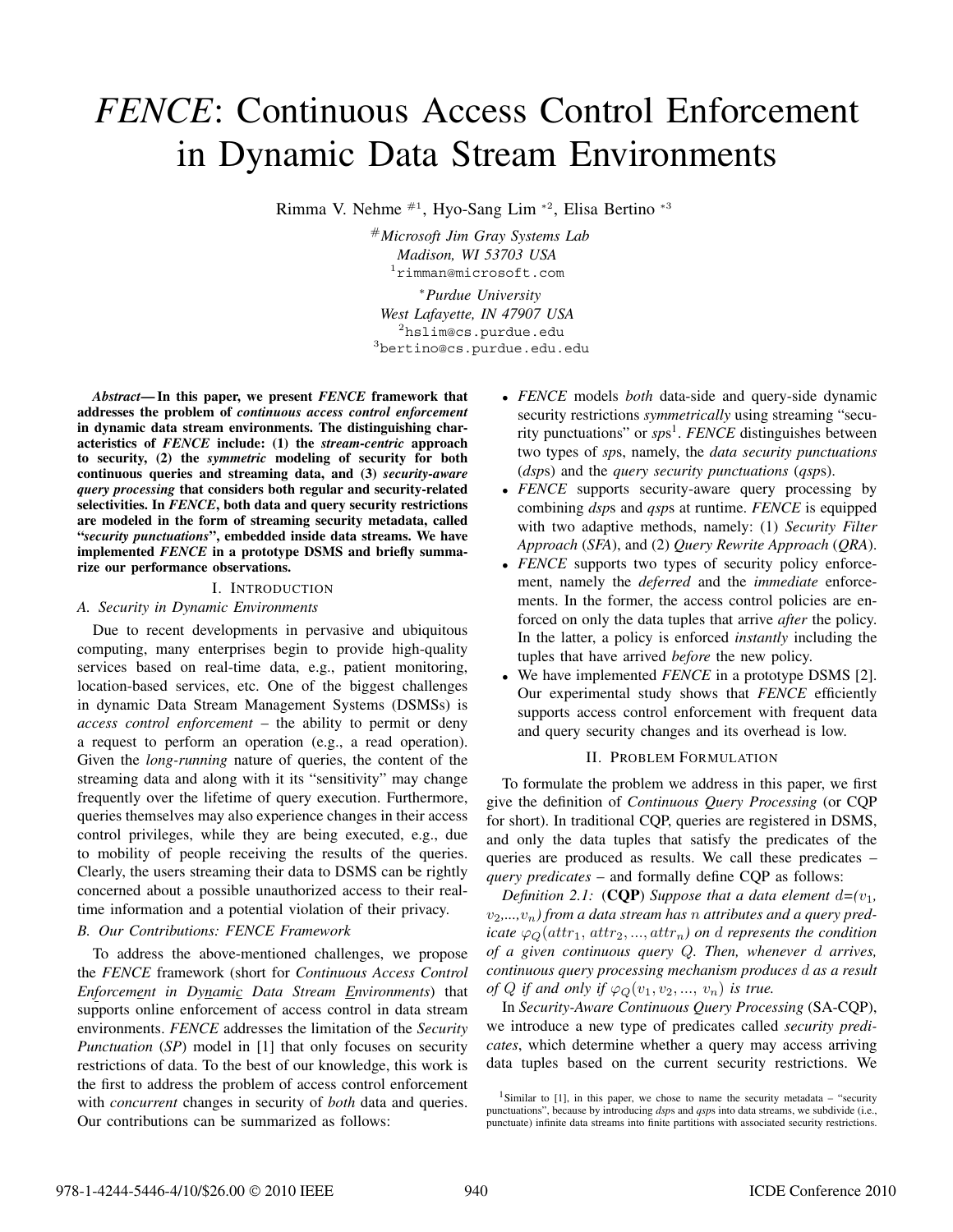

Fig. 1. Overview of *FENCE* architecture.

distinguish between two types of security predicates, namely: (1) the *data-side security predicates*, which represent the data provider's security policies on the streaming data and (2) the *query-side security predicates*, which describe the query specifier's current access authorizations. Queries, registered by a user (i.e., query specifier) implicitly acquire the access authorizations of that query specifier. Consequently, SA-CQP enforces access control on data streams by only producing the results that satisfy *both* the query predicates and the security predicates. SA-CQP can be formally described as follows:

*Definition 2.2:* (**SA-CQP**) *Suppose that a data element* d  $=$   $(v_1, v_2, ..., v_n)$  *from a data stream has n attributes, a query predicate*  $\varphi_{Q}(attr_1, attr_2, ..., attr_n)$  *on d represents the condition of a given continuous query* Q*, and a security predicate*  $\varphi_S(attr_1, attr_2, ..., attr_n)$  *on d represents a security policy* S*. Then, whenever* d *arrives, security-aware continuous query processing outputs* d *as a result of* Q *if and only if*  $\varphi_Q(v_1, v_2, ..., v_n)$  ∧  $\varphi_S(v_1, v_2, ..., v_n)$  *are both true.* 

In *FENCE*, we provide an efficient SA-CQP solution for dynamic data stream environments.

#### III. OVERVIEW OF FENCE FRAMEWORK

*System Architecture:* Figure 1 shows a high level overview of *FENCE*. In a typical streaming environment, we distinguish between three types of users: (1) a data provider  $-$  a user continuously sending his or her streaming data with the interleaved *dsp*s, that describe the real-time security preferences on his or her streaming data; (2) a query specifier – a user who registers a continuous query on the server to be evaluated on the incoming streaming data. As can be seen from Figure 1, a query specifier also streams his or her real-time context (via a data stream), based on which *qsps* that describe the realtime access privileges of the continuous query are generated. (3) a DSMS administrator – a user responsible for specifying policies that guarantee that correct authorizations are given to the queries based on the context of the query specifiers.

*Data and Query Model:* We consider a centralized DSMS processing long-running select-project-join (SPJ) queries on a set of infinite data streams. A continuous data stream *S* is a potentially infinite sequence of tuples that arrive over time. The general schema of tuples in a data stream is described by: [*sid*, *tid*, *A*, *ts*], where *sid* is the stream identifier, *tid* is the tuple identifier, *A* is a set of attribute values in the tuple, and *ts* is the timestamp of the tuple. As commonly considered in other streaming systems, e.g., [3], [4], the timestamps of



the stream elements are assumed to be ordered. For simplicity of presentation, we consider a single continuous query  $Q_i$ , registered by a query specifier in the DSMS. In DSMS, query  $Q_i$  is represented by a query execution plan composed of operators  $op_1,..., op_k$ , where each operator acquires the security restrictions associated with the query  $Q_i$  for which it processes data tuples.

*Access Control:* As an example of an access control model, we consider a *Role-Based Access Control* (*RBAC*) as one of the most well-known and widely used models in modern systems today [5] and show how it is implemented in *FENCE*.

# IV. MODELING DYNAMIC SECURITY

## *A. Security Punctuation Schema*

We employ security punctuations to symmetrically model both data and query-side dynamic security restrictions. Figure 2 shows a general *sp* schema applicable to both *dsp*s and *qsp*s. We discuss each field in the schema next.

- *Punctuation Type* (*pt*): describes whether the punctuation is a data or a query security punctuation.
- *Data Description Part* (*ddp*): specifies which object(s) the access control policy applies to, e.g., which stream(s),  $tuple(s),$  or tuple attribute $(s)$  [1]. For compactness of storage, we use *regular expressions* to describe objects and their policies inside *sp*s.
- *Security Restriction Part* (*srp*): denotes both the access control model type and the subjects authorized by the policy. Since we use RBAC in this work, the *srp* specifies RBAC as the model type and a set of role(s) that are authorized by the *sp*.
- *Sign*: indicates whether the authorization represented by the *sp* is positive or negative (see [6] for more details).
- *Timestamp* (*ts*): is the time when the *sp* was generated.
- *Enforcement* (*et*): indicates the security policy enforcement setting. We distinguish between two types of enforcement, namely the *Deferred* (*D*) enforcement and the *Immediate* (*I*) enforcement.

## *B. Examples of Security Punctuations*

Consider the following streams:  $S_1$  – a heart data stream,  $S_2$  – a blood pressure data stream and  $S_3$  – a respiration data stream. Let  $R = \{D_1, D_2, D_3, D_4, D_5\}$  be the set of roles in  $DSMS<sup>2</sup>$ . The following *dsps* and *qsps* may specified<sup>3</sup>:

 $dsp_1$ :  $\langle \text{dsp}|S_1$ ,  $\star$ ,  $\star|D_2|$ +|12:00:00PM|D>

only queries registered by a cardiologist (role  $D_2$ ) can query stream  $S_1$  (heart rate) after this punctuation arrives due to deferred semantics. This is an example of a *stream level policy*.  $\emph{dsp}_2$ : <dsp|\*,[30,210],\*|D<sub>4</sub>|+|12:00:00PM|D>

only queries registered by a general physician (role  $D_4$ ) can

<sup>&</sup>lt;sup>2</sup>The roles can be as follows:  $D_1$  = dermatologist,  $D_2$  = cardiologist,  $D_3$  = hospital employee,  $D_4$  = general physician, and  $D_5$  = nurse-on-duty.

<sup>&</sup>lt;sup>3</sup>The different fields in an *sp* are separated by a vertical bar "|".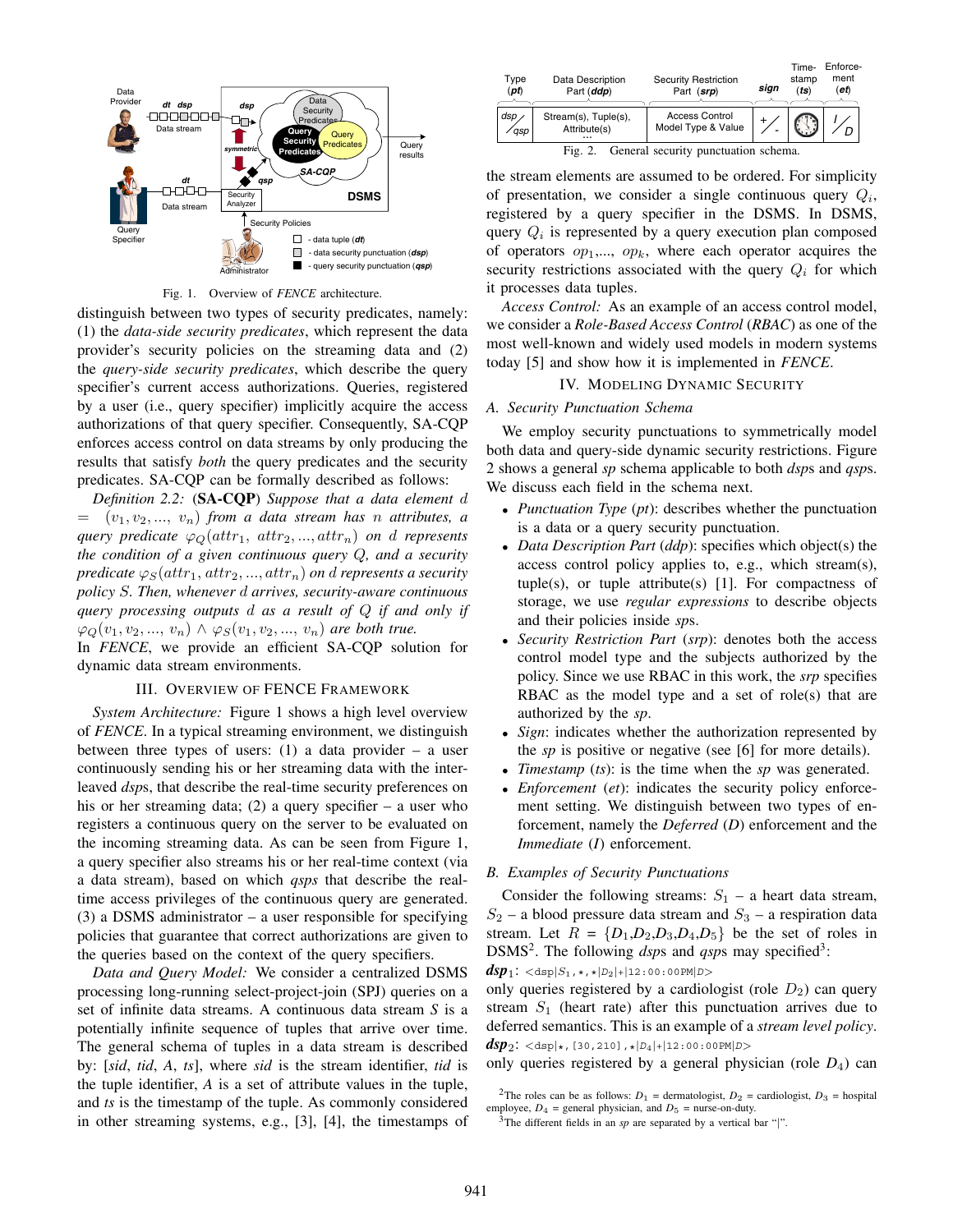

access data tuples (from any data stream) of patients with ids between 30 and 210, after this punctuation arrives  $(dsp<sub>2</sub>.et =$ *D*). This is an example of a *tuple level policy*.

#### $\bm{qsp}_1$ : <qsp|null|D<sub>1</sub>|+|12:00:00PM|D>

query acquires a role of a dermatologist  $(D_1)$  with deferred enforcement, i.e., the role applies to the query after the arrival of *qsp*<sup>1</sup> and will pertain to the data tuples with the timestamp greater than *qsp*1.*ts*.

#### $\bm{qsp}_2$ : <qsp|S<sub>1</sub>, \*, \*|D<sub>4</sub>|+|12:00:00PM|D>

query acquires a general physician ( $D_4$ ) role and the current authorization of role  $D_4$  is the permission to only access stream *S*<sup>1</sup> (heart data stream). The enforcement is deferred.

To determine which data tuples, the query currently has access to, the *intersection* of the *dsp*s and the *qsp*s is evaluated [1]. Only if the intersection between the policies of *dsp*s and the authorizations of *qsp*s is non-empty, the access to the streaming data elements is granted.

#### *C. Enforcement of Security Punctuations*

To reflect various users' security preferences, we introduce two ways of policy enforcement, namely the *deferred* and the *immediate* enforcements. In the case of the former, a policy represented by an *sp* applies only to the data that arrives *after* the *sp*, i.e., the tuples whose timestamps are greater than that of the *sp*. This type of enforcement is the most frequent case, and is needed for applications that need to protect "future" data. For example, if a user carrying a cell phone device enters a casino, he or she may want to instantly prevent others from knowing his precise whereabouts. With the immediate enforcement, the new policy affects both the (near past) data that has arrived to the DSMS *before* the current *sp* as well as to the future data that follows *after* it. Hence, the policy here may apply to both the "historic" and the "future" data. This type of enforcement is needed for the applications that demand the immediate reflection of policy changes on the query results.

## V. QUERY PROCESSING IN FENCE

# *A. Naive Approach*

A naive method for query processing with dynamic security is to completely separate the access control processing from regular CQP. Such strategy evaluates security predicates at a designated point – either before or after query execution plan. The former and the latter strategies are also known as *prefiltering* and *post-filtering*, respectively [1]. Figure 3 illustrates the naive approach along with *FENCE* approach. In both the pre- and the post-filtering methods, the fixed placement of the access control filters may considerably limit query performance. To overcome these limitations, we propose two efficient SA-CQP methods employed in *FENCE*. Both methods have a key advantage – they *integrate* security processing



together with traditional query processing and can adapt to not only data-related but also security-related selectivities.

## *B. Security Filter Approach (SFA)*

The main idea of *SFA* is to introduce a special physical operator into the query execution plan that performs access control-based filtering. We call this new operator a *Security Shield Plus*  $(SS^+)$  operator<sup>4</sup>, and it is handled just like any other traditional query operator in query processing and query optimization. *SS*<sup>+</sup> operator can be viewed as a "select operator" that filters input data tuples based on the security predicates determined based on the arrived *dsp*s and *qsp*s. The filtering condition of  $SS^+$  changes dynamically whenever a new *dsp* or a *qsp* arrives. Figure 4 shows how the *SFA*based SA-CQP works with  $SS^+$  operators. The triangle-shaped operators in the figure are the *SS*<sup>+</sup> operators filtering data based on the security predicates of the query. Just like for an ordinary select operator, the location of  $SS^+$  in the query plan is determined by the query optimizer according to the selectivities of the security predicates.

By encapsulating all security processing inside *SS*<sup>+</sup> operators, *SFA*-based SA-CQP can interleave security predicates with traditional query predicates. *SFA*, however, may require substantial modifications to the codebases of the current DSMSs (see Section V-D). In the next section, we propose another SA-CQP approach that minimizes the need to change existing DSMSs and largely leverages them as they are.

# *C. Query Rewrite Approach (QRA)*

The main idea behind the *QRA*-based SA-CQP comes from the observation that dynamic enforcement of security policies can be seen as a "dynamic rewriting of queries"5. According to the SA-CQP definition (in Section II), we consider a query registered in DSMS that consists of query predicates and security predicates, where security predicates are updated whenever a new *sp* arrives. A DSMS can support dynamic security changes in SA-CQP by creating a "new" query with the integrated in it latest security predicates and replacing with it the current query. Table I shows the example of the query rewriting method. Here, the original query predicate  $(R.a = Sa)$ ∧ (0< R.b <100)∧ (0<S.c<100) is rewritten into (R.a  $= S.a$ )  $\land$  (0<  $R.b$  <50) $\land$  (50 <  $s$ . c < 100) to reflect the access control policies described by the  $dsp_1$  and the  $qsp_1$ .

<sup>4</sup>*SS*<sup>+</sup> is similar in spirit to the initially proposed *Security Shield* (*SS*) operator in [1], however, its semantics is more sophisticated, providing support for both *dsp*s and *qsp*s with richer semantics.

<sup>5</sup>Query rewriting is generally used to compose queries or manage views. In this paper, we exploit the query rewriting concept for the purpose of combining security and query predicates to adapt to dynamic changes in access control.